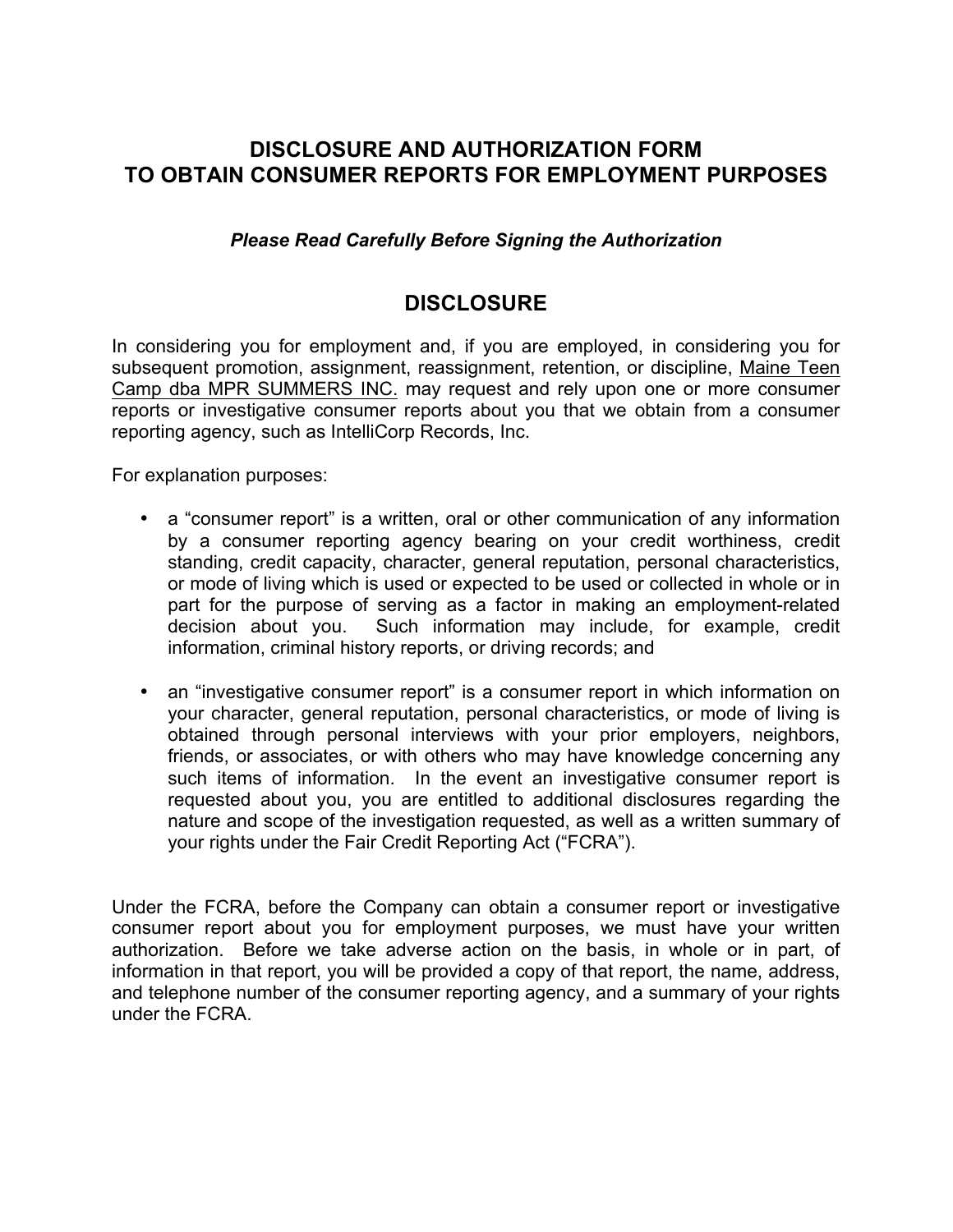# **AUTHORIZATION**

I have read and understand the foregoing Disclosure, and authorize the Company to obtain and rely upon consumer reports or investigative consumer reports in considering me for employment and, if I am employed, in considering me for subsequent promotion, assignment, reassignment, retention, or discipline. By my signature below, I authorize the Company to obtain any such reports and to share the information received with any person involved in the employment decision about me.

I do \_\_\_\_\_\_\_do not\_\_\_\_\_\_\_\_\_ authorize you to contact *my current* employer for Employment and Reference Verifications

(This will authorize immediate inquiries to the Human Resources Department and to any listed supervisors or references in the Employment/Reference Section of your application.)

I also agree that this Disclosure and Authorization in original, faxed, photocopied, or electronic (including electronically signed) form will be valid for any consumer reports or investigative consumer reports that may be requested about me by or on behalf of the Company.

\_\_\_\_\_\_\_\_\_\_\_\_\_\_\_\_\_\_\_\_\_\_\_\_\_\_\_\_\_\_\_ \_\_\_\_\_\_\_\_\_\_\_\_\_\_\_\_

Applicant Signature Date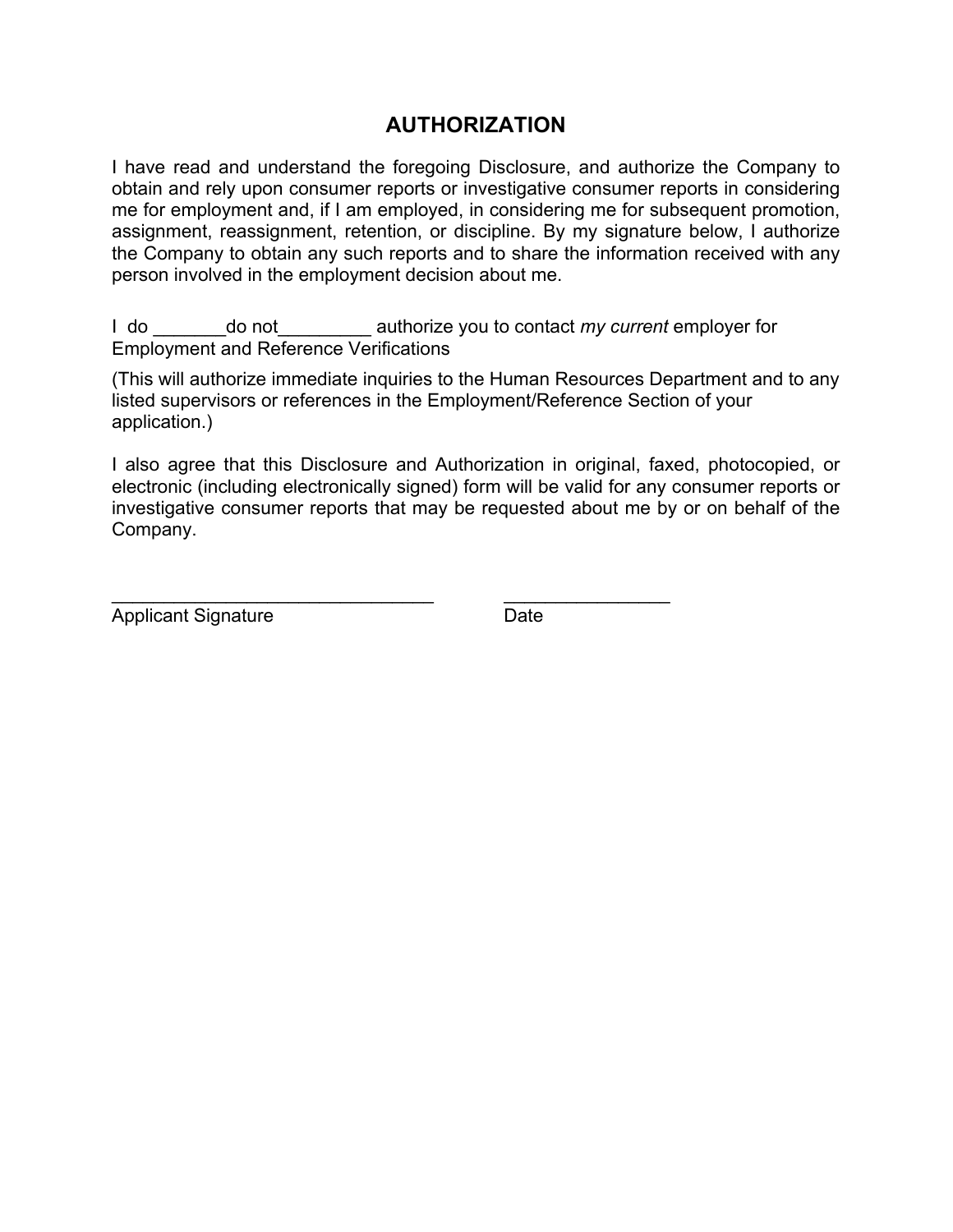# *Personal Data*

| Last Name                     | <b>First Name</b>                                                           | <b>Middle Name</b>  |
|-------------------------------|-----------------------------------------------------------------------------|---------------------|
| <b>Current Address</b>        |                                                                             | Dates Lived Here    |
|                               | Addresses for the Past Seven Years: (include street, city, state, zip code) | Dates of Residence: |
|                               |                                                                             |                     |
| Date of Birth                 | Other Names Used (including maiden name)                                    | <b>Years Used</b>   |
| <b>Social Security Number</b> | Driver's License #                                                          | <b>State</b>        |
|                               | Email address (may be used for official correspondence)                     |                     |

I have the right to make a request to **IntelliCorp Records, Inc**, upon proper identification, to request the nature and substance of all information in its files on me at the time of my request, including sources of information, and the recipients of any reports on me which **IntelliCorp Records, Inc** has previously furnished within the two year period preceding my request.

I certify that all of elements of the person data I have provided are true, accurate and complete. I understand and agree that any omission, false statement, misleading statement, or answer made by me on my application or any supplements to it and in any interviews will be sufficient grounds for rejection of employment and my discharge after employment. I

**Printed Name** Applicant Signature Date

 $\mathcal{L}_\text{max}$  , and the contract of the contract of the contract of the contract of the contract of the contract of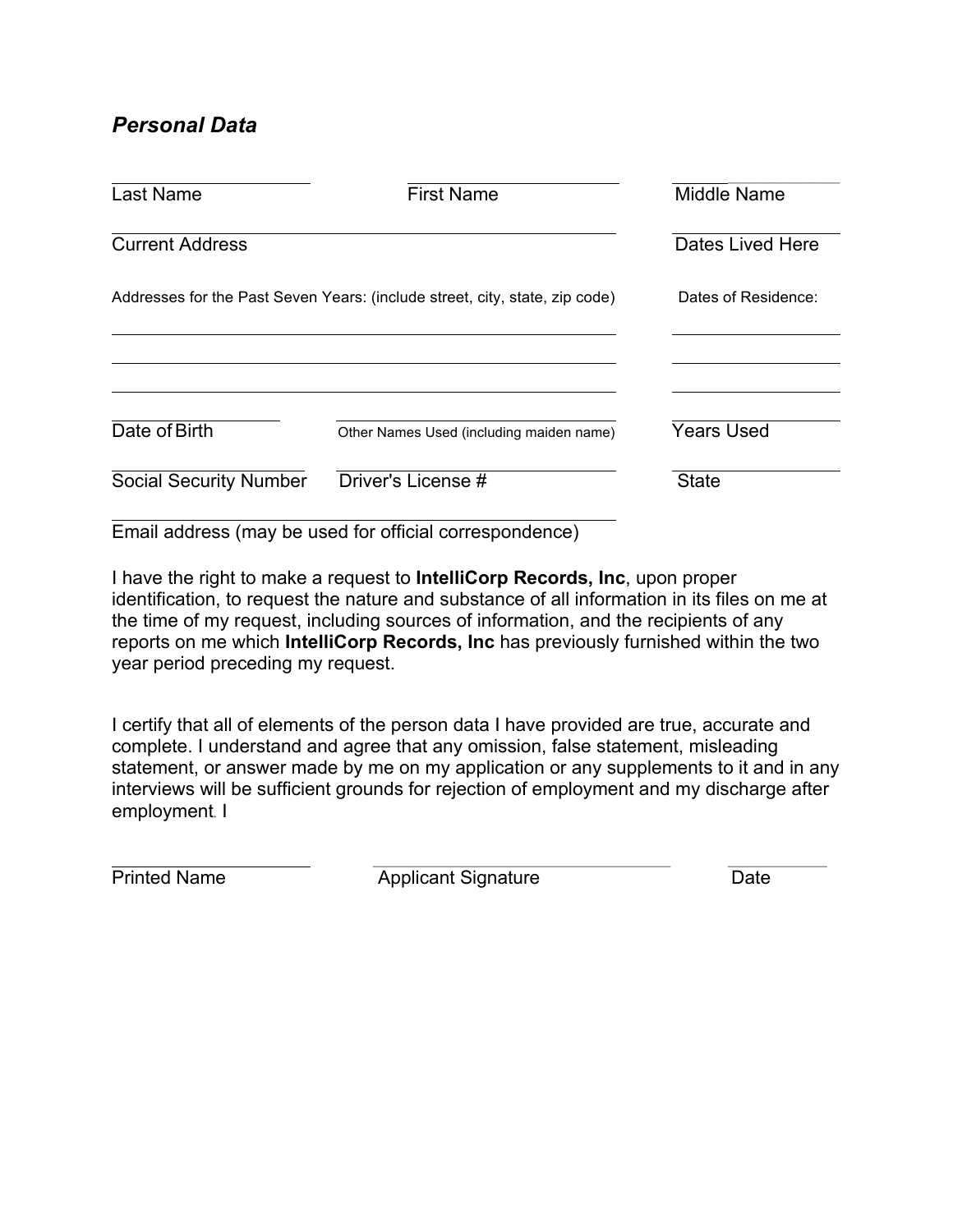## **INFORMATION FOR INTELLICORP CUSTOMERS ON ADDITIONAL STATE LAW REQUIREMENTS**

*DISCLAIMER: THE DISCLOSURE AND AUTHORIZATION FORM, AND THE DISCUSSION OF STATE REQUIREMENTS BELOW, ARE NOT MEANT TO PROVIDE LEGAL ADVICE OF ANY KIND. LEGAL ADVICE SHOULD BE SOUGHT FROM YOUR ATTORNEY IN CONNECTION WITH THE USE OF THESE FORMS OR THE DETERMINATION OF STATE LAW REQUIREMENTS THAT MAY BE APPLICABLE TO YOU. INTELLICORP RECORDS, INC. MAKES NO CLAIMS, PROMISES OR GUARANTEES ABOUT THE ACCURACY, COMPLETENESS, OR ADEQUACY OF THE INFORMATION CONTAINED HEREIN.* 

*IN ADDITION TO THE FOREGOING DISCLOSURE AND AUTHORIZATION FORM NEEDED TO COMPLY WITH THE FEDERAL FAIR CREDIT REPORTING ACT, VARIOUS STATES IMPOSE ADDITIONAL DISCLOSURE OR OTHER OBLIGATIONS ON EMPLOYERS WHEN THEY OBTAIN CONSUMER REPORTS OR INVESTIGATIVE CONSUMER REPORTS ON EMPLOYEES OR APPLICANTS.*

*THE FOLLOWING IS A SUMMARY OF POSSIBLE STATE REQUIREMENTS.* 

**1. WITH REGARD TO INDIVIDUALS WHO ARE OR WILL BE EMPLOYED IN CALIFORNIA, MINNESOTA, AND OKLAHOMA, you should add the following language to the end of the Authorization:**

 **You may request a free copy of any consumer report or investigative consumer report we obtain on you by checking the box.** 

#### **2. WITH REGARD TO INDIVIDUALS WHO ARE OR WILL BE EMPLOYED IN CALIFORNIA:**

*Under California Civil Code §§ 1786.16(a)(2) and 1786.22, the following additional disclosure should be provided before procuring a consumer report:*

**We will be obtaining a consumer report from [***name, address, and telephone number of the consumer reporting agency***]. You have the right to request from that agency, upon proper identification, the nature and substance of all information in its files on you, including the sources of information, and the recipients of any reports on you, which the agency has previously furnished within the three-year period preceding your request. You may view the file maintained on you by the agency during normal business hours. You may also**